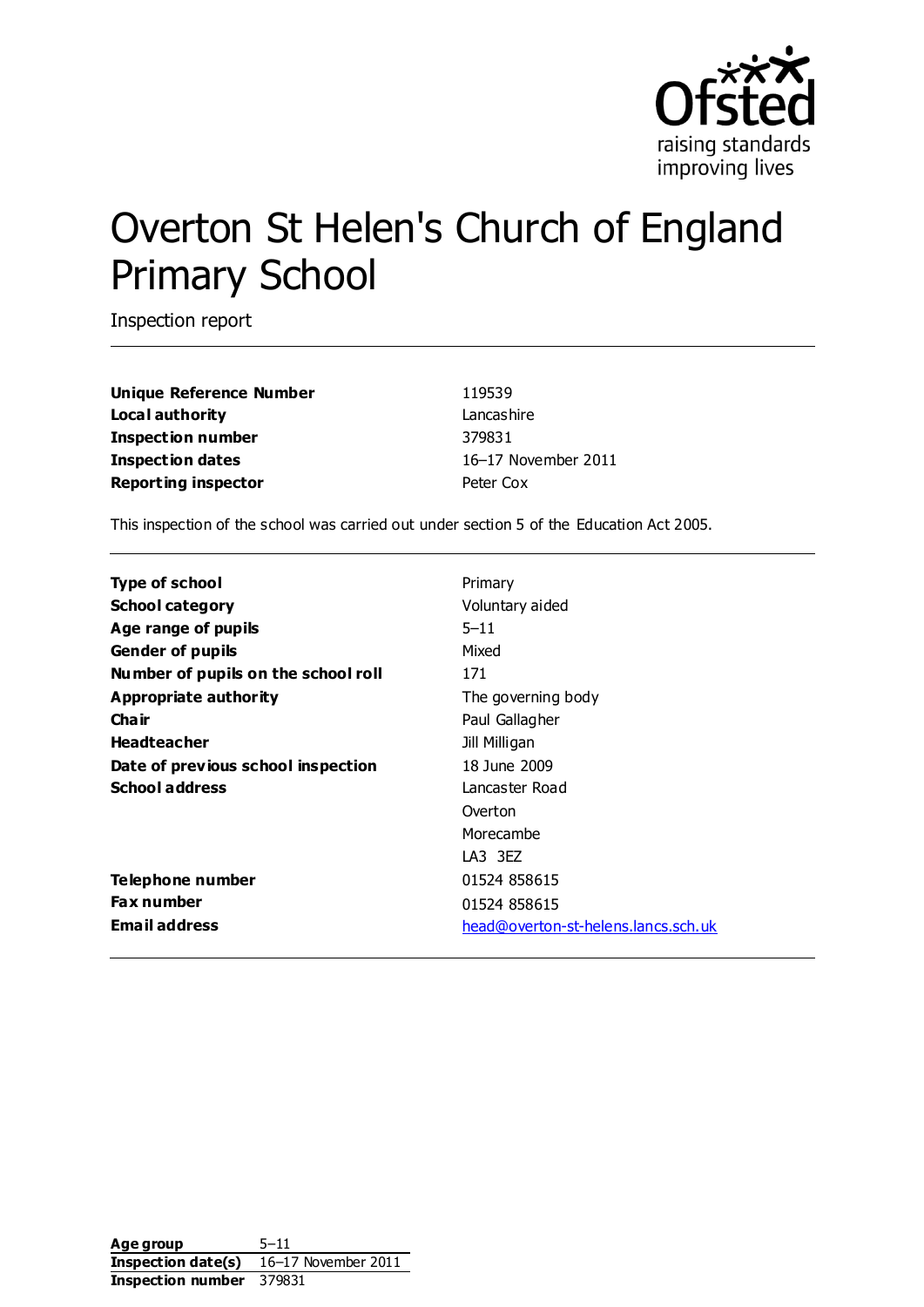The Office for Standards in Education, Children's Services and Skills (Ofsted) regulates and inspects to achieve excellence in the care of children and young people, and in education and skills for learners of all ages. It regulates and inspects childcare and children's social care, and inspects the Children and Family Court Advisory Support Service (Cafcass), schools, colleges, initial teacher training, work-based learning and skills training, adult and community learning, and education and training in prisons and other secure establishments. It rates council children's services, and inspects services for looked after children, safeguarding and child protection.

Further copies of this report are obtainable from the school. Under the Education Act 2005, the school must provide a copy of this report free of charge to certain categories of people. A charge not exceeding the full cost of reproduction may be made for any other copies supplied.

If you would like a copy of this document in a different format, such as large print or Braille, please telephone 0300 123 4234, or email [enquiries@ofsted.gov.uk](mailto:enquiries@ofsted.gov.uk)

You may copy all or parts of this document for non-commercial purposes, as long as you give details of the source and date of publication and do not alter the information in any way.

To receive regular email alerts about new publications, including survey reports and school inspection reports, please visit our website and go to 'Subscribe'.

Piccadilly Gate Store Street Manchester M1 2WD

T: 0300 123 4234 Textphone: 0161 618 8524 [enquiries@ofsted.gov.uk](mailto:enquiries@ofsted.gov.uk) [www.ofsted.gov.uk](http://www.ofsted.gov.uk/)



© Crown copyright 2011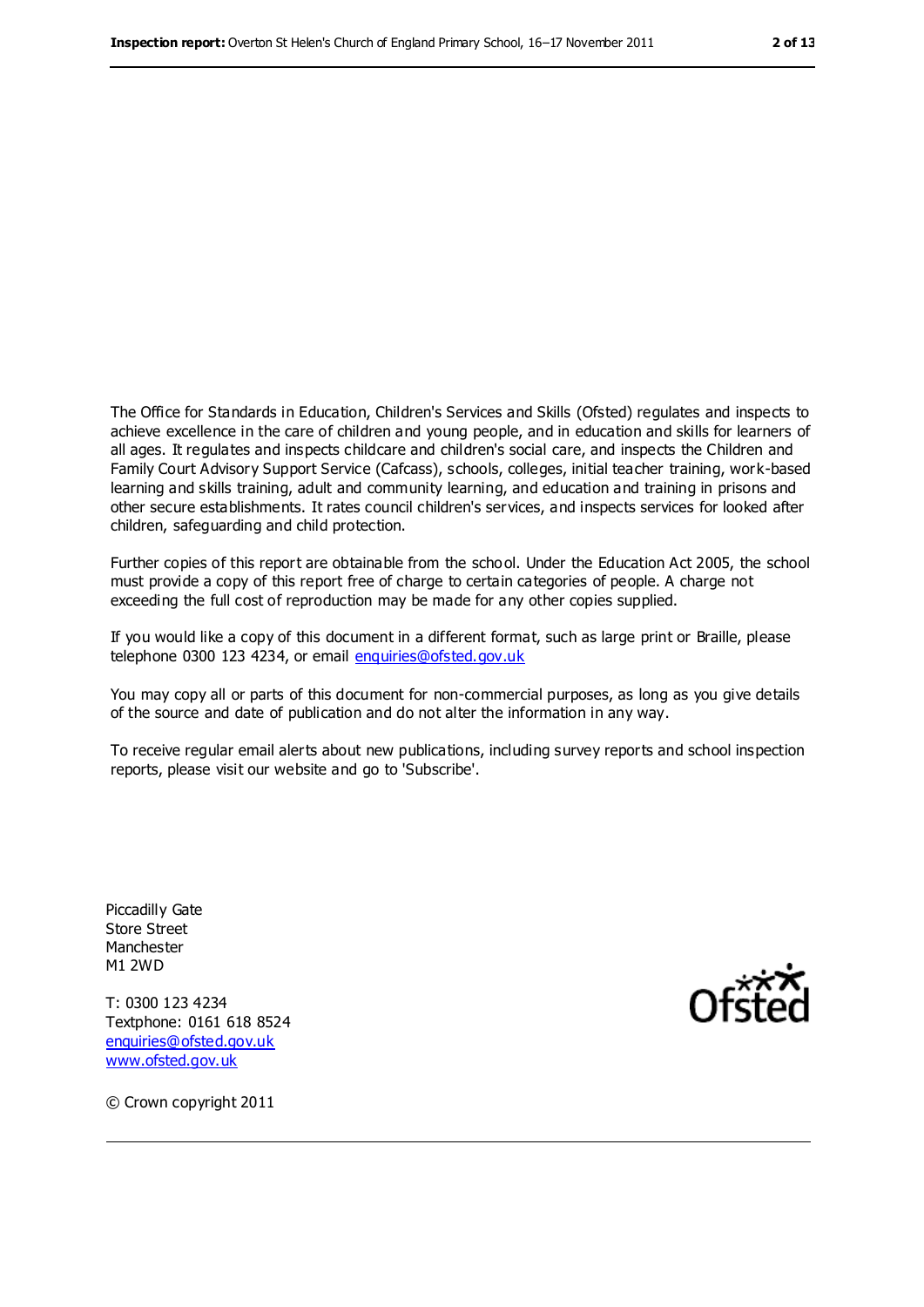## **Introduction**

This inspection was carried out by three additional inspectors. Thirteen lessons were seen taught by six teachers. Meetings were held with groups of pupils from each year group, school councillors, the Chair of the Governing Body, a local authority representative and teaching and non-teaching staff. Inspectors observed the school's work and looked at a range of documentation including governing body meeting minutes, the school's self-evaluation documents, progress data and the school development plan. An analysis of 79 parent and carer questionnaire responses was made, together with staff and pupil questionnaire responses. Informal discussions were held with parents and carers at the start and end of the school day.

The inspection team reviewed many aspects of the school's work. It looked in detail at a number of key areas.

- What evidence there is to show that pupils achieve as well as they should across all years.
- Inspectors investigated whether teaching is challenging enough to help pupils reach their potential.
- The team examined whether the curriculum is sufficiently well matched to meet the needs of all pupils.
- Inspectors looked to see whether the school's systems for monitoring and evaluating its performance are accurate.

## **Information about the school**

This is a smaller than average primary school with an equal number of boys and girls. The very large majority of pupils are of White British heritage. The proportion of pupils known to be eligible for free school meals is less than that seen nationally. The proportion of pupils from minority ethnic backgrounds is below average. Very few pupils speak English as an additional language. The percentage of pupils with special educational needs and/or disabilities is below average as is the proportion with a statement of special educational needs. The current headteacher was not in post at the time of the previous inspection. The school has a number of awards, including Healthy Schools status.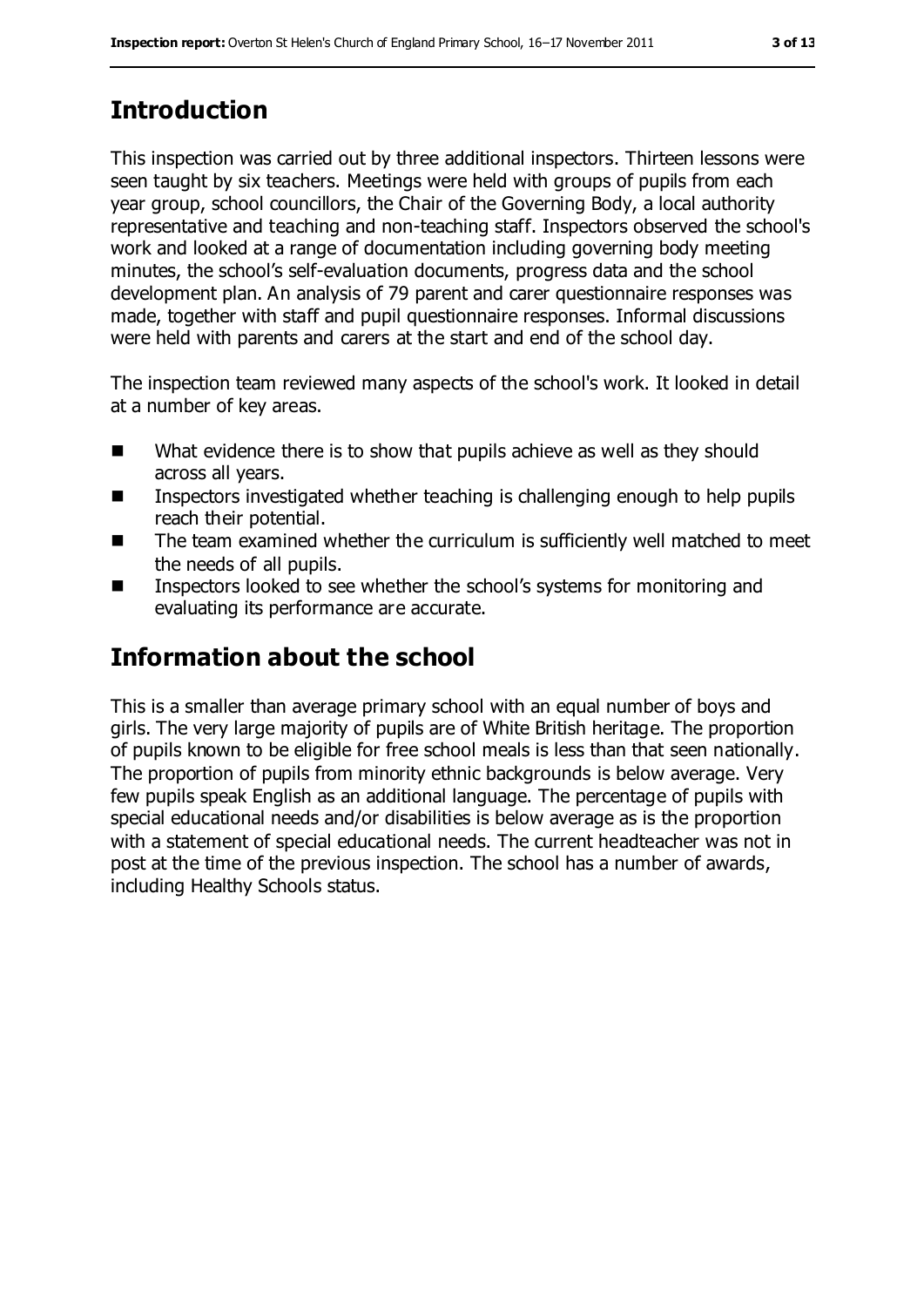**Inspection grades: 1 is outstanding, 2 is good, 3 is satisfactory and 4 is inadequate** Please turn to the glossary for a description of the grades and inspection terms

## **Inspection judgements**

#### **Overall effectiveness: how good is the school? 3**

#### **The school's capacity for sustained improvement 3**

#### **Main findings**

Overton St Helen's is a satisfactory school, but one which has many areas of strength including the Early Years Foundation Stage, teaching and a curriculum which helps support pupils' personal development. Pupils enjoy coming to school, shown by their high levels of attendance. They feel safe and secure and speak well of the school council's involvement in helping bring about improvements in school meals, which now include healthy alternatives and are enjoyed by many. Pupils' behaviour in lessons and around the school is good and reflects the strong ethos and character promoted through daily acts of prayer and worship. Pupils take on responsibilities with enthusiasm and pride and most have a genuine caring attitude to one another. Pupils' academic progress during their time at school is satisfactory overall. Children begin the Early Years Foundation Stage with skills and attributes that are generally in line with those expected for their age and pupils make satisfactory progress overall across the school. However, progress is inconsistent across year groups and early gains made in learning are not sufficiently well built upon throughout Key Stage 2, resulting in broadly average attainment by the time pupils leave.

A high proportion of the teaching seen during the inspection was of a good quality, incorporating realistic levels of challenge for all. The school monitors the quality of teaching and sets a high priority for its further improvement. Senior leaders set a good example in their teaching for others to follow. Leaders and managers, including members of the governing body, are working effectively to ensure staffing issues in Year 4 are not affecting pupils' progress unduly.

The school has developed an accurate system for tracking pupils' progress that has enabled the school to intervene in most areas, so that pupils' performance is at least in line with expectations. However, not all teachers use this data well enough to plan their teaching to meet the full range of abilities in their classes. Pupils' progress in English is well monitored but progress in mathematics is slower because assessment procedures are not fully embedded. Marking of pupils' work is inconsistent across the school. The curriculum provides well for all pupils and ensures the range of needs and abilities are met. Care, guidance and support are good, with many of the teaching assistants, in the stronger lessons, well deployed and providing well for groups of pupils and individuals.

The school has secured improvements since the previous inspection in terms of the Early Years Foundation Stage provision and attainment in English at the higher levels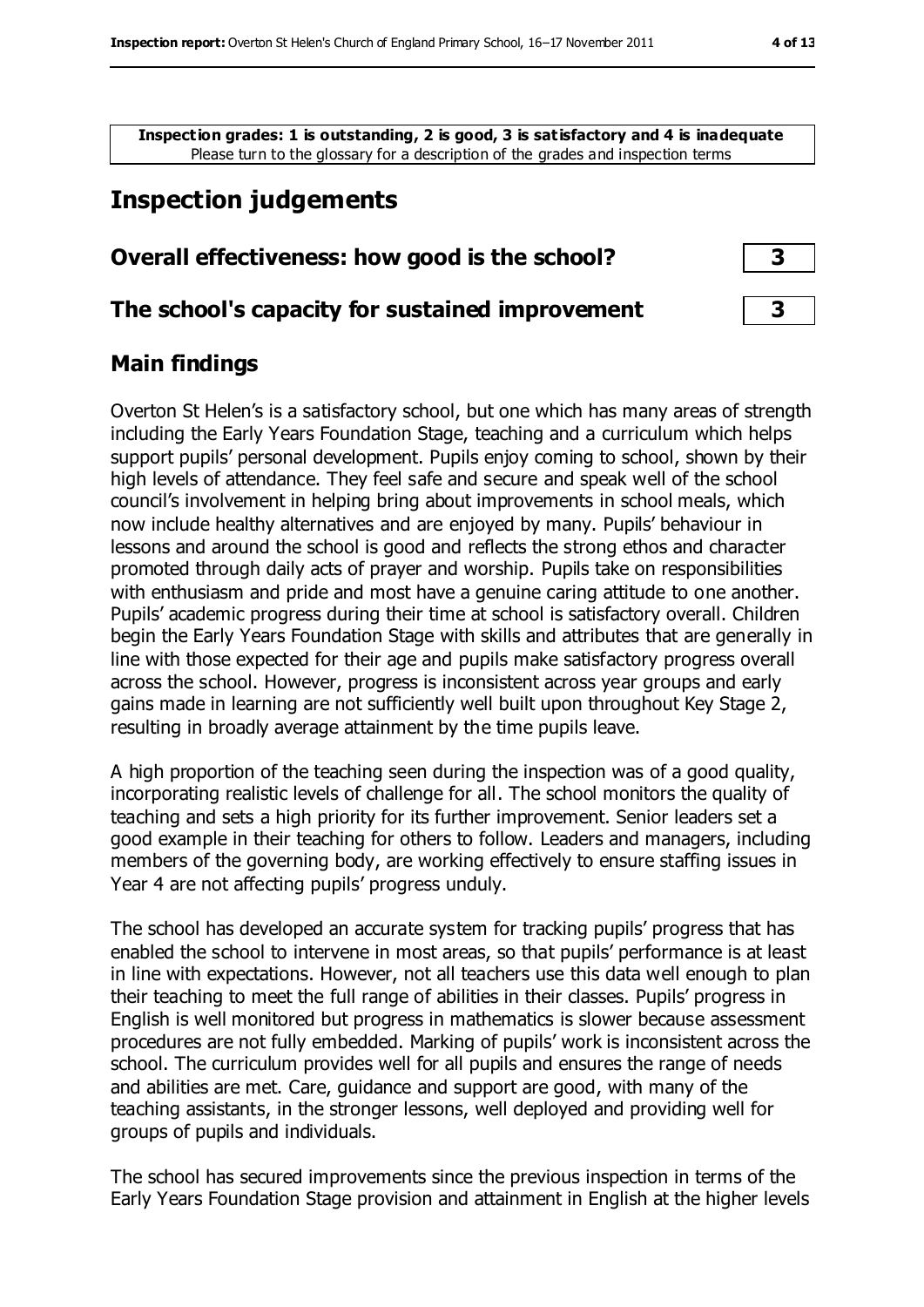across both key stages. It knows itself well and has good systems for monitoring and evaluating its performance. It has developed targeted improvement plans that focus on raising pupils' achievement further. Consequently, it demonstrates satisfactory capacity to sustain its improvement.

## **What does the school need to do to improve further?**

- Raise achievement of all pupils and particularly those in Key Stage 2 and in mathematics by:
	- increasing the proportion of good and better teaching seen in the school and sharing the stronger practice more widely
	- embedding further the assessment procedures in mathematics
	- ensuring that all pupils' work is marked regularly so that pupils understand more clearly their next steps in learning and that corrections are completed and re-marked
	- using assessment data to better inform lesson planning so that it targets specific ability groups more effectively.

Up to 40% of the schools whose overall effectiveness is judged satisfactory may receive a monitoring visit by an Ofsted inspector before their next section 5 inspection.

## **Outcomes for individuals and groups of pupils 3**

Pupils are happy to come to school and most engage well in their learning when teaching is active and at a pace to maintain interest. Classrooms are bright, well maintained and resources generally used well to assist learning. Overall, pupils achieve satisfactorily during their time at school given their starting points. Good progress is made in the Early Years Foundation Stage and helped secure aboveaverage attainment at the end of Key Stage 1 in 2011, a recovery from weaker performance in 2010. Pupils' attainment in mathematics, while improving, is not as strong as in reading or writing. Pupils' progress is satisfactory but is accelerating due to good teaching. This is evident from pupils' books and in lessons. Pupils with special educational needs and/or disabilities make the same satisfactory progress, because of the targeted support that includes one-to-one and small group sessions to improve speaking and writing. Pupils get along well together in the mixed-aged classes and behaviour is good overall. They know who to turn to on the rare occasions when they are made to feel uncomfortable by others. Pupils take on responsibilities well such as monitors, buddies and salad bar assistants at lunchtime. Their good spiritual, moral, social and cultural development is underpinned by the school's ethos and is evident in pupils' considerate approach to and understanding of one another.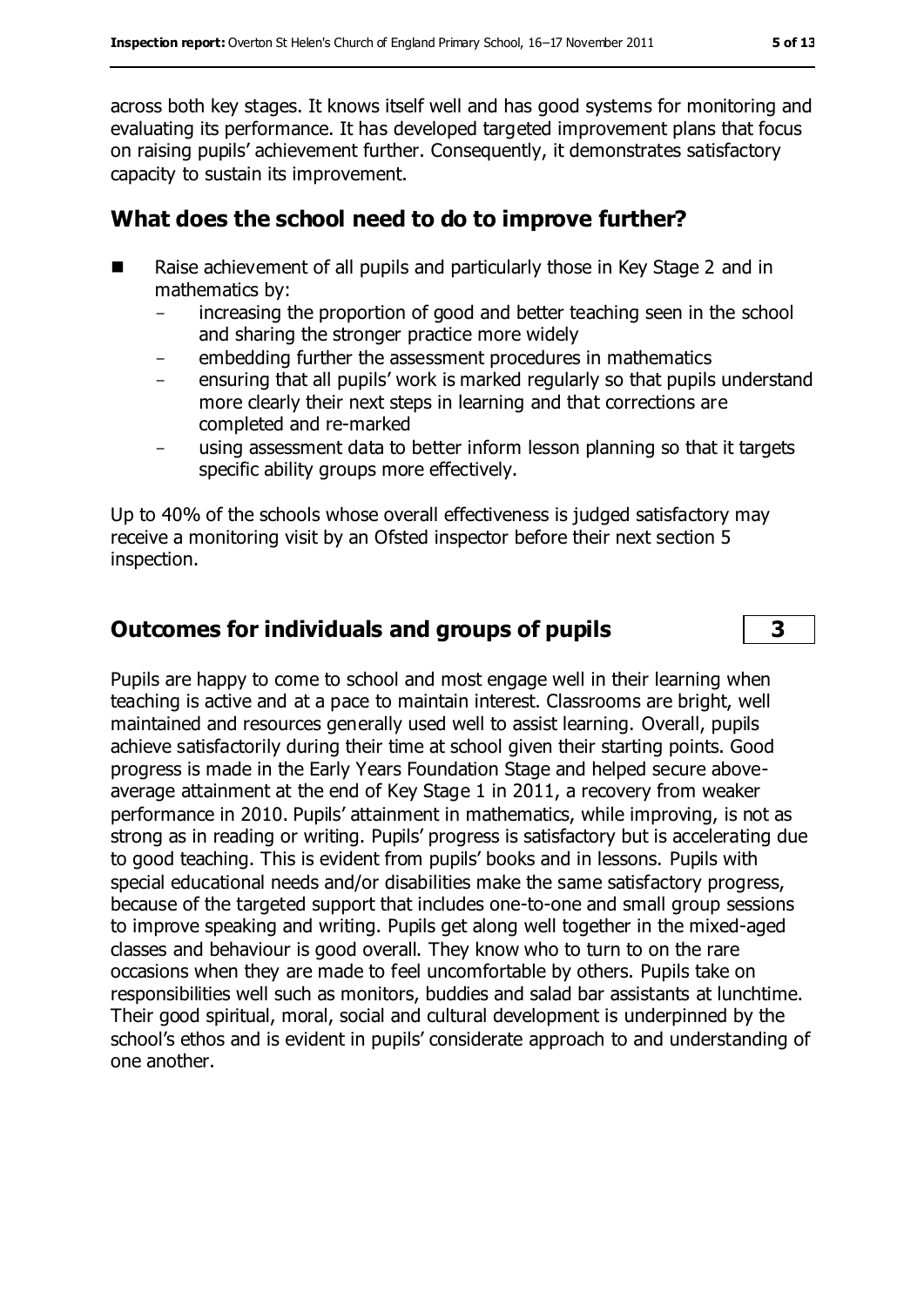| Pupils' achievement and the extent to which they enjoy their learning    |                |  |
|--------------------------------------------------------------------------|----------------|--|
| Taking into account:                                                     |                |  |
| Pupils' attainment <sup>1</sup>                                          | 3              |  |
| The quality of pupils' learning and their progress                       |                |  |
| The quality of learning for pupils with special educational needs and/or |                |  |
| disabilities and their progress                                          |                |  |
| The extent to which pupils feel safe                                     | $\overline{2}$ |  |
| <b>Pupils' behaviour</b>                                                 |                |  |
| The extent to which pupils adopt healthy lifestyles                      |                |  |
| The extent to which pupils contribute to the school and wider community  |                |  |
| The extent to which pupils develop workplace and other skills that will  |                |  |
| contribute to their future economic well-being                           |                |  |
| Taking into account:                                                     |                |  |
| Pupils' attendance <sup>1</sup>                                          |                |  |
| The extent of pupils' spiritual, moral, social and cultural development  |                |  |

## **How effective is the provision?**

 $\overline{a}$ 

Teaching is of a good quality overall. During the inspection none was seen to be inadequate and the majority of teaching observed was good. In these lessons, pupils were often engaged in a variety of activities that stimulated discussion and challenged them to think hard about solving problems. For example, in a Year 6 mathematics lesson, pupils came up with several ways of calculating the area of an irregular shape and could confidently explain the different methods. Learning and progress in the stronger lessons are good overall. Marking of pupils' work is inconsistent across classes. Some marking informs pupils how to make the necessary next steps in their learning while other marking is only an acknowledgement of the work being seen and does not help improvement. Corrections are often asked of pupils but there is no revisiting of this by the pupils or the teachers.

The curriculum is well suited to pupils' needs and is reviewed periodically. It places appropriate emphasis on the development of pupils' literacy, numeracy and information and communication technology skills. Pupils say they enjoy the opportunities to be active, energetic and to participate in a range of sports. Additional activities are well attended and enjoyed by the pupils, as are the educational visits undertaken and the range of visitors to the school.

Care, guidance and support are a strength. Movement from one key stage to another is successful and pupils and parents feel well supported, as shown in their responses to school questionnaires. Good links with a range of external agencies ensure that pupils, particularly those whose circumstances make them vulnerable, receive timely specialist support when this is needed. Older pupils feel ready to move to secondary school, although admit to being a little apprehensive. Support in lessons for individuals and groups is most effective when the teacher targets other adults to help pupils who require support and accurate assessments are made of their impact on pupils' learning.

<sup>&</sup>lt;sup>1</sup>The grades for attainment and attendance are: 1 is high; 2 is above average; 3 is broadly average; and 4 is low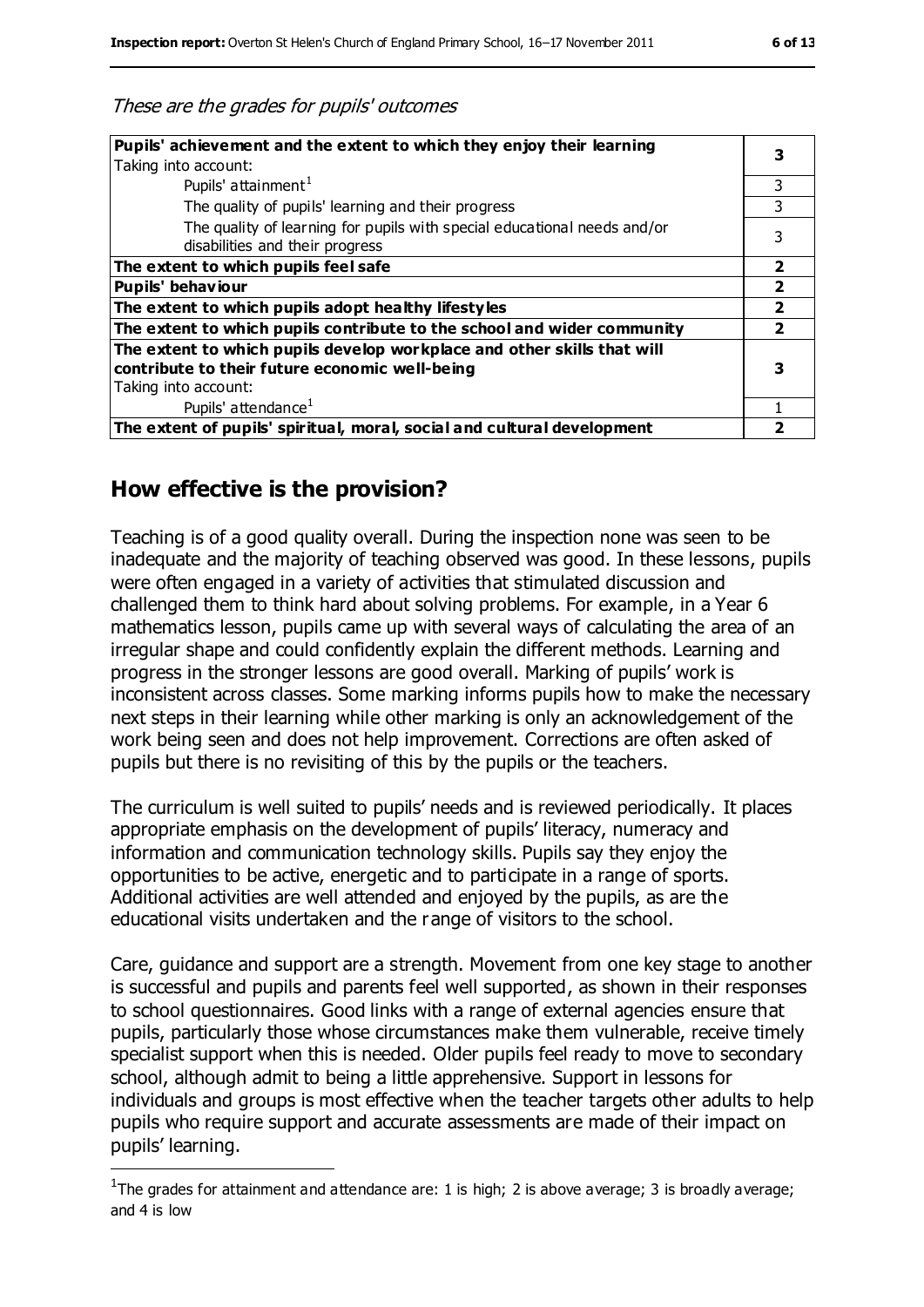| These are the grades for the quality of provision                                                          |  |
|------------------------------------------------------------------------------------------------------------|--|
| The quality of teaching<br>Taking into account:                                                            |  |
| The use of assessment to support learning                                                                  |  |
| The extent to which the curriculum meets pupils' needs, including, where<br>relevant, through partnerships |  |
| The effectiveness of care, guidance and support                                                            |  |

#### **How effective are leadership and management?**

Since taking up her post, the headteacher, ably assisted by her leadership team, has set appropriate improvement priorities. These are well targeted and include improving the quality of teaching to help raise achievement. Assessment strategies employed in English are applied to mathematics but these are not fully embedded and it is too early to see whether they are securing more rapid rates of progress. However, improvements are having a positive impact, although better achievement as a result of higher quality teaching has yet to be evidenced in the school's published results. The management of teaching and learning is of a good quality. Lesson observations are undertaken regularly and specific child-centred targets set. Leaders and managers understand what good and outstanding teaching and learning look like, although judgements on the quality of teaching are sometimes overinflated. Middle leaders have an increasing role in ensuring best practice is shared. Governors are fully supportive of the school and hold it to account satisfactorily. Safeguarding arrangements meet requirements. Gaps between the performance of boys and girls are closing and good strategies are in place to allow all pupils an equal opportunity to succeed. The promotion of community cohesion is satisfactory. Pupils have a clear understanding of their own religious, ethnic and social context but that of the wider world is less well-developed.

These are the grades for the leadership and management

| The effectiveness of leadership and management in embedding ambition and<br>driving improvement                                                                     |   |  |
|---------------------------------------------------------------------------------------------------------------------------------------------------------------------|---|--|
| Taking into account:                                                                                                                                                |   |  |
| The leadership and management of teaching and learning                                                                                                              |   |  |
| The effectiveness of the governing body in challenging and supporting the<br>school so that weaknesses are tackled decisively and statutory responsibilities<br>met |   |  |
| The effectiveness of the school's engagement with parents and carers                                                                                                | 7 |  |
| The effectiveness of partnerships in promoting learning and well-being                                                                                              |   |  |
| The effectiveness with which the school promotes equality of opportunity and<br>tackles discrimination                                                              |   |  |
| The effectiveness of safeguarding procedures                                                                                                                        | 3 |  |
| The effectiveness with which the school promotes community cohesion                                                                                                 | 3 |  |
| The effectiveness with which the school deploys resources to achieve value for<br>money                                                                             |   |  |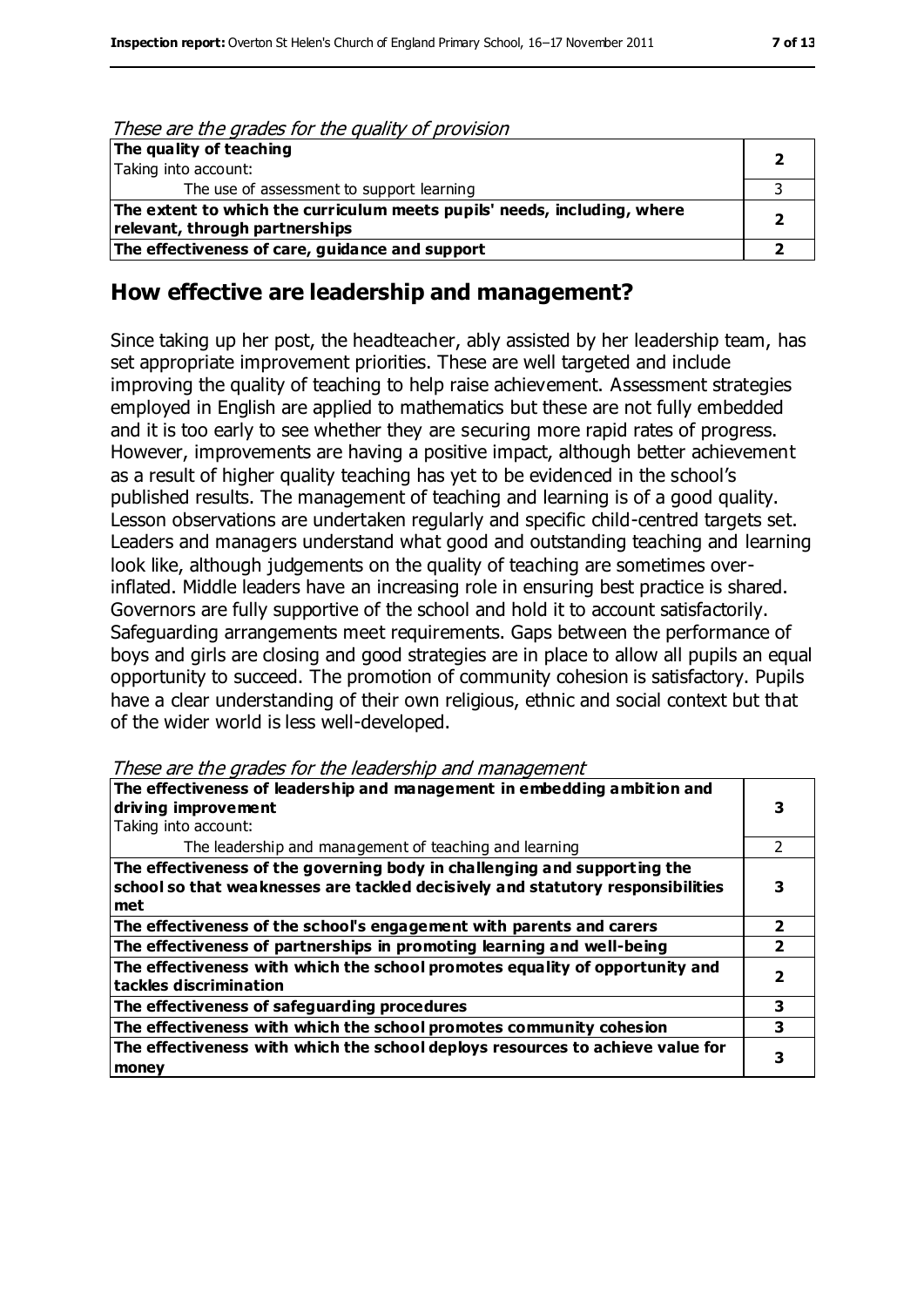## **Early Years Foundation Stage**

Outcomes for children given their starting points are good. They make good progress towards the early learning goals, although some aspects of writing are the weakest areas of development. Good care, guidance and support are provided for children's welfare and match that for the rest of the school. Those with special educational needs and/or disabilities are identified quickly, although assessment by all staff requires more accuracy. All areas of learning are covered and welfare requirements are successfully met. Children in Reception have opportunities to share worship and prayers with Key Stage 1 pupils as well as playing together at break and lunchtime. There is an appropriate mix of adult-led and child-initiated activities, although adults do not always facilitate children's own explorations. Planning is good and ensures activities are linked to the main topics where possible. Assessments are undertaken regularly but require some further development to evaluate children's performance more precisely to determine their next steps in learning. Resources are of a good quality and the external equipment kept in a safe condition. Links with parents and carers are good with an open door policy and home visits when necessary. Children take their work home and parents are offered workshops that provide effective support to help their children to continue learning outside the setting. Leadership and management of the setting are good. The leader is knowledgeable and well informed about current practice and curriculum development.

These are the grades for the Early Years Foundation Stage

## **Views of parents and carers**

An above-average proportion of parents and carers submitted a response to the questionnaires. Of those, the overwhelming majority are happy with the education the school provides. A very small minority of parents and carers believe the school does not deal effectively with unacceptable behaviour. Inspectors consider pupils' behaviour to be good and judge that, on the rare occasions behaviour falls below that expected, appropriate and effective measures are taken to address the issue.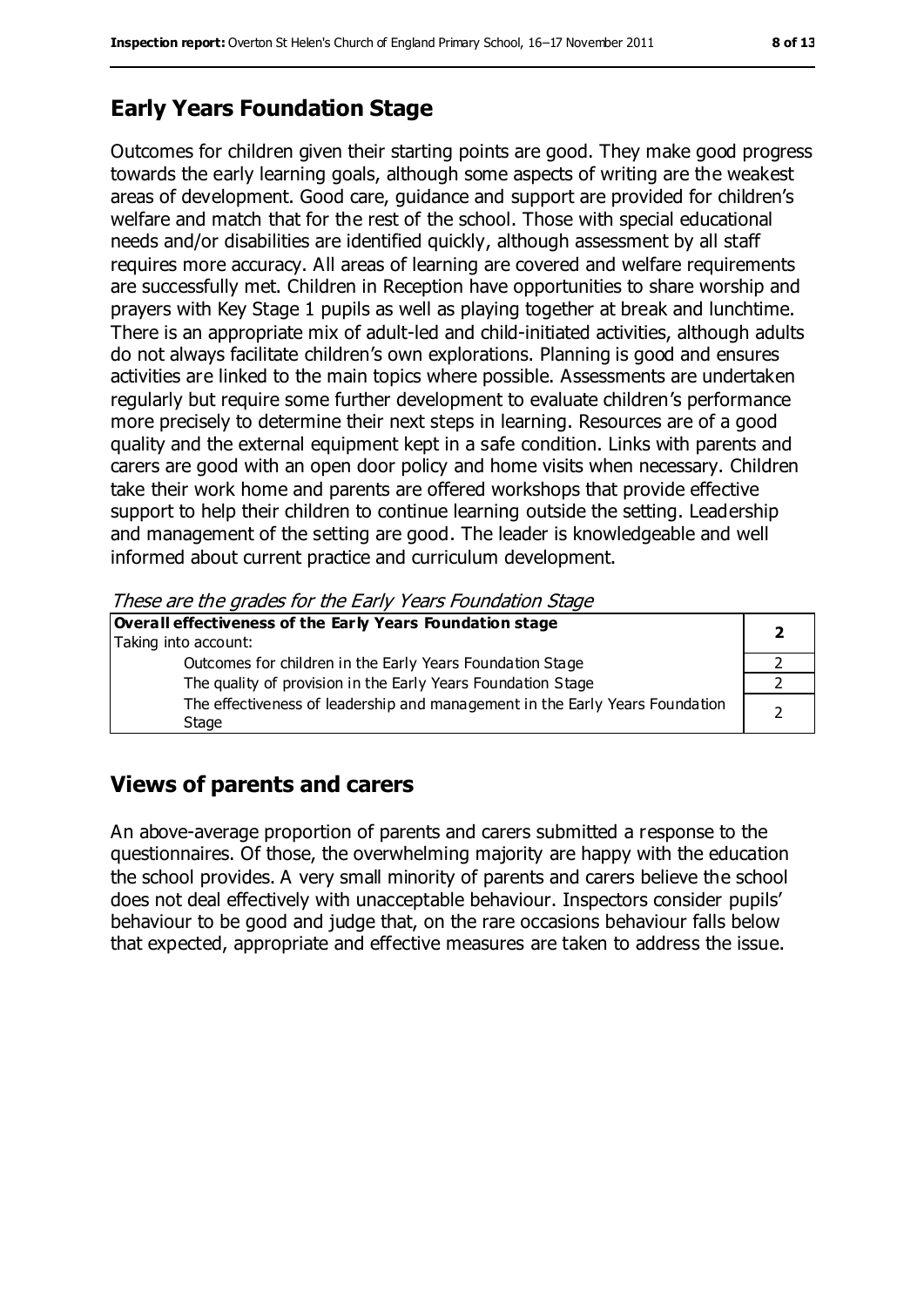## **Responses from parents and carers to Ofsted's questionnaire**

Ofsted invited all the registered parents and carers of pupils registered at Overton St Helen's Church of England Primary School to complete a questionnaire about their views of the school.

In the questionnaire, parents and carers were asked to record how strongly they agreed with 13 statements about the school.

The inspection team received 79 completed questionnaires by the end of the on-site inspection. In total, there are 167 pupils registered at the school.

| <b>Statements</b>                                                                                                                                                                                                                                       | <b>Strongly</b><br>agree |               | <b>Agree</b> |               | <b>Disagree</b> |                | <b>Strongly</b><br>disagree |               |
|---------------------------------------------------------------------------------------------------------------------------------------------------------------------------------------------------------------------------------------------------------|--------------------------|---------------|--------------|---------------|-----------------|----------------|-----------------------------|---------------|
|                                                                                                                                                                                                                                                         | <b>Total</b>             | $\frac{9}{6}$ | <b>Total</b> | $\frac{1}{2}$ | <b>Total</b>    | $\frac{1}{2}$  | <b>Total</b>                | $\frac{9}{6}$ |
| My child enjoys school                                                                                                                                                                                                                                  | 51                       | 65            | 26           | 33            | 1               | 1              | 0                           | 0             |
| The school keeps my child<br>safe                                                                                                                                                                                                                       | 59                       | 75            | 17           | 22            | $\mathbf{1}$    | $\mathbf{1}$   | $\mathbf 0$                 | $\mathbf 0$   |
| The school informs me<br>about my child's progress                                                                                                                                                                                                      | 42                       | 53            | 34           | 43            | 3               | $\overline{4}$ | $\mathbf 0$                 | $\mathbf 0$   |
| My child is making enough<br>progress at this school                                                                                                                                                                                                    | 41                       | 52            | 36           | 46            | $\mathbf{1}$    | $\mathbf{1}$   | $\mathbf 0$                 | $\mathbf 0$   |
| The teaching is good at<br>this school                                                                                                                                                                                                                  | 45                       | 57            | 32           | 41            | $\overline{2}$  | 3              | $\mathbf 0$                 | $\mathbf 0$   |
| The school helps me to<br>support my child's learning                                                                                                                                                                                                   | 43                       | 54            | 32           | 41            | $\overline{4}$  | 5              | $\mathbf 0$                 | $\mathbf 0$   |
| The school helps my child<br>to have a healthy lifestyle                                                                                                                                                                                                | 55                       | 70            | 24           | 30            | 0               | $\mathbf 0$    | $\mathbf 0$                 | $\mathbf 0$   |
| The school makes sure that<br>my child is well prepared<br>for the future (for example<br>changing year group,<br>changing school, and for<br>children who are finishing<br>school, entering further or<br>higher education, or<br>entering employment) | 35                       | 44            | 34           | 43            | $\overline{2}$  | 3              | $\mathbf 0$                 | $\mathbf 0$   |
| The school meets my<br>child's particular needs                                                                                                                                                                                                         | 41                       | 52            | 35           | 44            | $\mathbf{1}$    | $\mathbf{1}$   | $\mathbf 0$                 | $\mathbf 0$   |
| The school deals effectively<br>with unacceptable<br>behaviour                                                                                                                                                                                          | 29                       | 37            | 36           | 46            | $\overline{7}$  | 9              | $\mathbf{1}$                | $\mathbf{1}$  |
| The school takes account<br>of my suggestions and<br>concerns                                                                                                                                                                                           | 31                       | 39            | 38           | 48            | 5               | 6              | $\mathbf 0$                 | $\mathbf 0$   |
| The school is led and<br>managed effectively                                                                                                                                                                                                            | 46                       | 58            | 31           | 39            | 0               | $\mathbf 0$    | $\mathbf 0$                 | $\mathbf 0$   |
| Overall, I am happy with<br>my child's experience at<br>this school                                                                                                                                                                                     | 55                       | 70            | 22           | 28            | $\mathbf{1}$    | $\mathbf{1}$   | $\pmb{0}$                   | 0             |

The table above summarises the responses that parents and carers made to each statement. The percentages indicate the proportion of parents and carers giving that response out of the total number of completed questionnaires. Where one or more parents and carers chose not to answer a particular question, the percentages will not add up to 100%.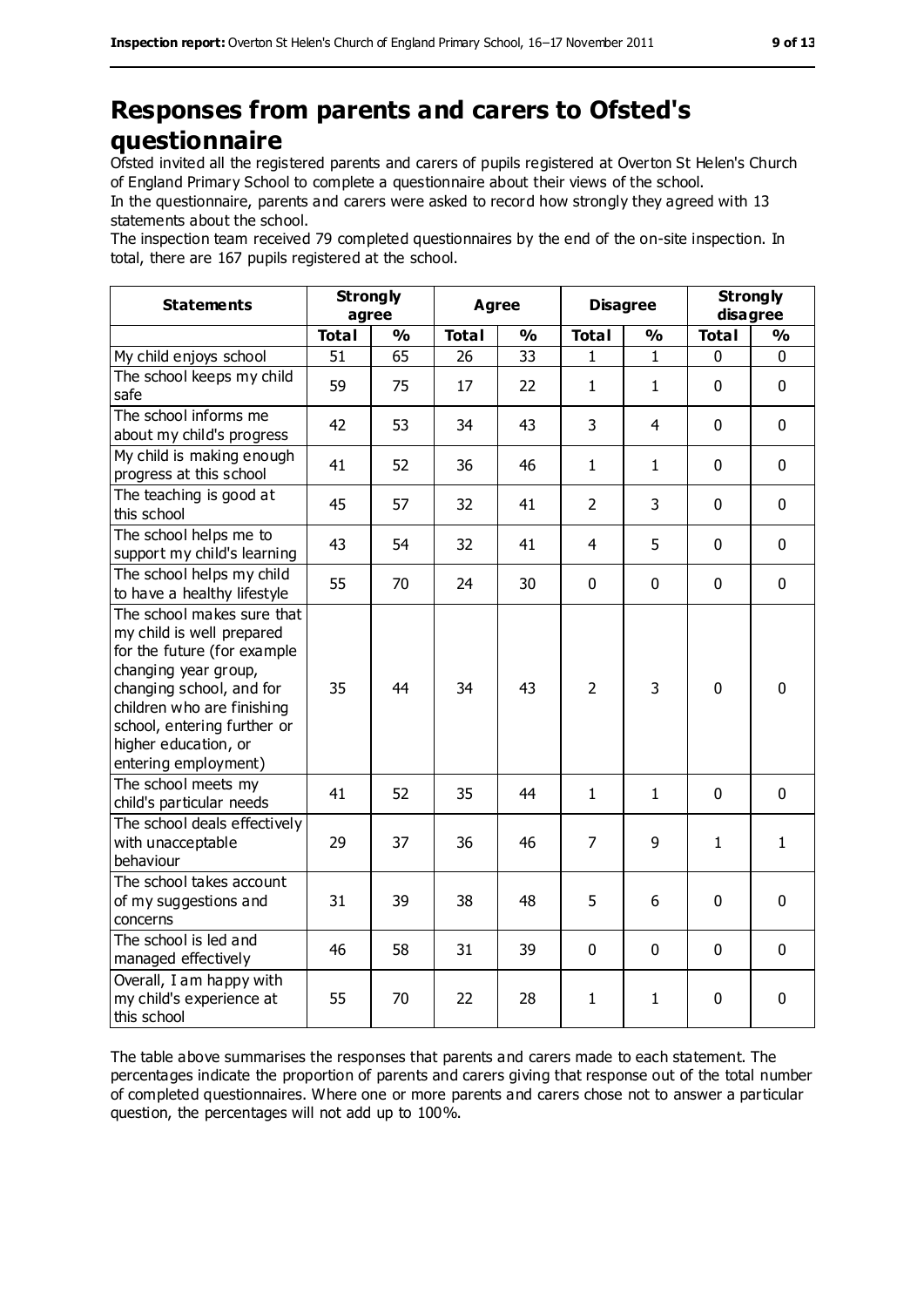## **Glossary**

#### **What inspection judgements mean**

| Grade   | <b>Judgement</b> | <b>Description</b>                                                                                                                                                                                                               |
|---------|------------------|----------------------------------------------------------------------------------------------------------------------------------------------------------------------------------------------------------------------------------|
| Grade 1 | Outstanding      | These features are highly effective. An outstanding<br>school provides exceptionally well for all its pupils'<br>needs.                                                                                                          |
| Grade 2 | Good             | These are very positive features of a school. A school<br>that is good is serving its pupils well.                                                                                                                               |
| Grade 3 | Satisfactory     | These features are of reasonable quality. A<br>satisfactory school is providing adequately for its<br>pupils.                                                                                                                    |
| Grade 4 | Inadequate       | These features are not of an acceptable standard. An<br>inadequate school needs to make significant<br>improvement in order to meet the needs of its pupils.<br>Ofsted inspectors will make further visits until it<br>improves. |

#### **Overall effectiveness of schools**

|                         | Overall effectiveness judgement (percentage of schools) |      |                     |                   |
|-------------------------|---------------------------------------------------------|------|---------------------|-------------------|
| Type of<br>school       | <b>Outstanding</b>                                      | Good | <b>Satisfactory</b> | <b>Inadequate</b> |
| Nursery schools         | 43                                                      | 47   | 10                  |                   |
| Primary schools         | 6                                                       | 46   | 42                  |                   |
| Secondary<br>schools    | 14                                                      | 36   | 41                  | 9                 |
| Sixth forms             | 15                                                      | 42   | 41                  | 3                 |
| Special schools         | 30                                                      | 48   | 19                  | 3                 |
| Pupil referral<br>units | 14                                                      | 50   | 31                  |                   |
| All schools             | 10                                                      | 44   | 39                  |                   |

New school inspection arrangements were introduced on 1 September 2009. This means that inspectors now make some additional judgements that were not made previously.

The data in the table above are for the period 1 September 2010 to 08 April 2011 and are consistent with the latest published official statistics about maintained school inspection outcomes (see [www.ofsted.gov.uk\)](http://www.ofsted.gov.uk/).

The sample of schools inspected during 2010/11 was not representative of all schools nationally, as weaker schools are inspected more frequently than good or outstanding schools.

Percentages are rounded and do not always add exactly to 100. Sixth form figures reflect the judgements made for the overall effectiveness of the sixth form in secondary schools, special schools and pupil referral units.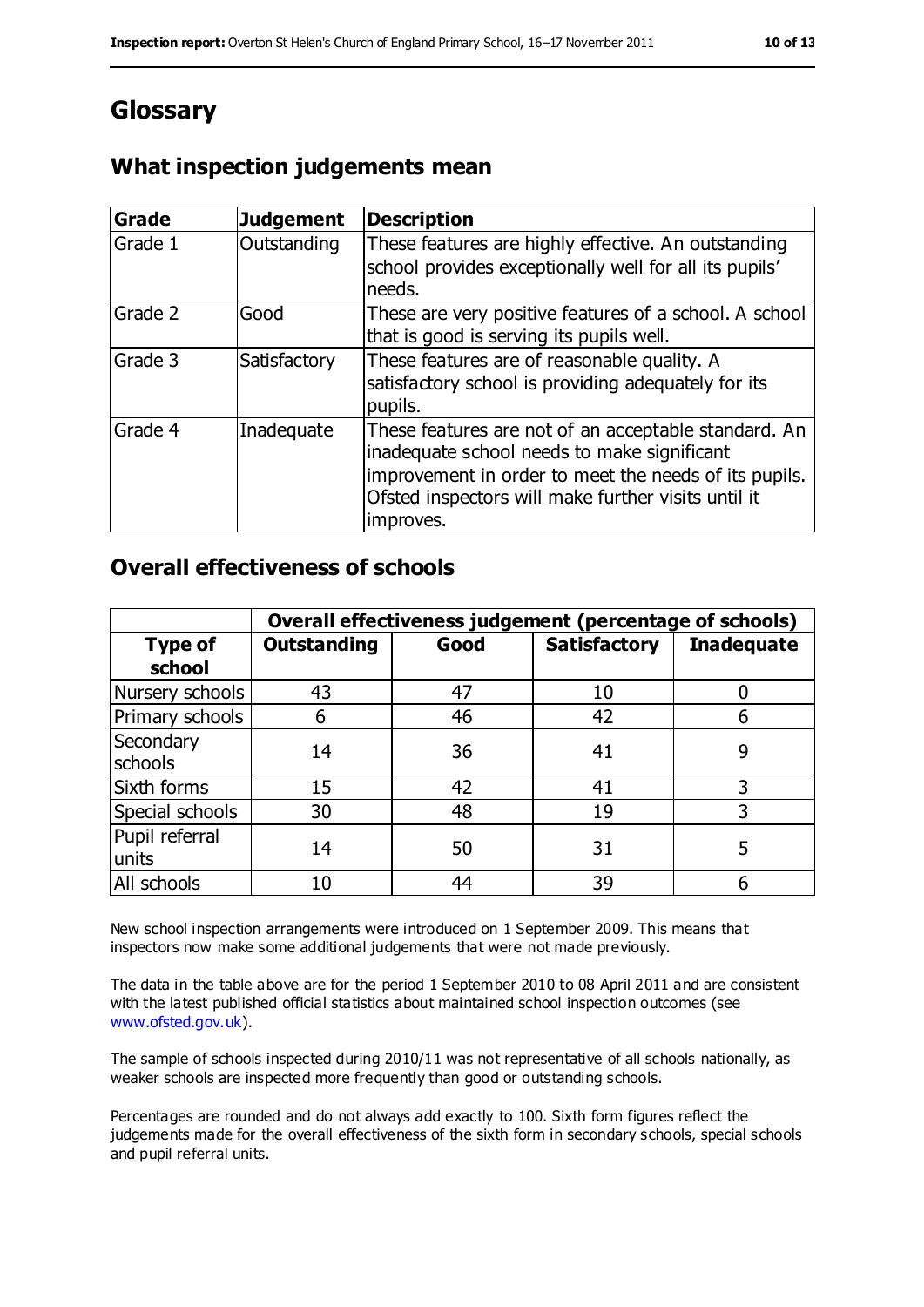# **Common terminology used by inspectors**

| Achievement:               | the progress and success of a pupil in their<br>learning, development or training.                                                                                                                                                                                                                                                 |  |  |
|----------------------------|------------------------------------------------------------------------------------------------------------------------------------------------------------------------------------------------------------------------------------------------------------------------------------------------------------------------------------|--|--|
| Attainment:                | the standard of the pupils' work shown by test<br>and examination results and in lessons.                                                                                                                                                                                                                                          |  |  |
| Capacity to improve:       | the proven ability of the school to continue<br>improving. Inspectors base this judgement on<br>what the school has accomplished so far and on<br>the quality of its systems to maintain<br>improvement.                                                                                                                           |  |  |
| Leadership and management: | the contribution of all the staff with<br>responsibilities, not just the headteacher, to<br>identifying priorities, directing and motivating staff<br>and running the school.                                                                                                                                                      |  |  |
| Learning:                  | how well pupils acquire knowledge, develop their<br>understanding, learn and practise skills and are<br>developing their competence as learners.                                                                                                                                                                                   |  |  |
| Overall effectiveness:     | inspectors form a judgement on a school's overall<br>effectiveness based on the findings from their<br>inspection of the school. The following<br>judgements, in particular, influence what the<br>overall effectiveness judgement will be.                                                                                        |  |  |
|                            | The school's capacity for sustained<br>improvement.<br>Outcomes for individuals and groups of<br>pupils.<br>$\blacksquare$ The quality of teaching.<br>The extent to which the curriculum meets<br>pupils' needs, including, where relevant,<br>through partnerships.<br>The effectiveness of care, guidance and<br>۰.<br>support. |  |  |
| Progress:                  | the rate at which pupils are learning in lessons<br>and over longer periods of time. It is often<br>measured by comparing the pupils' attainment at<br>the end of a key stage with their attainment when<br>they started.                                                                                                          |  |  |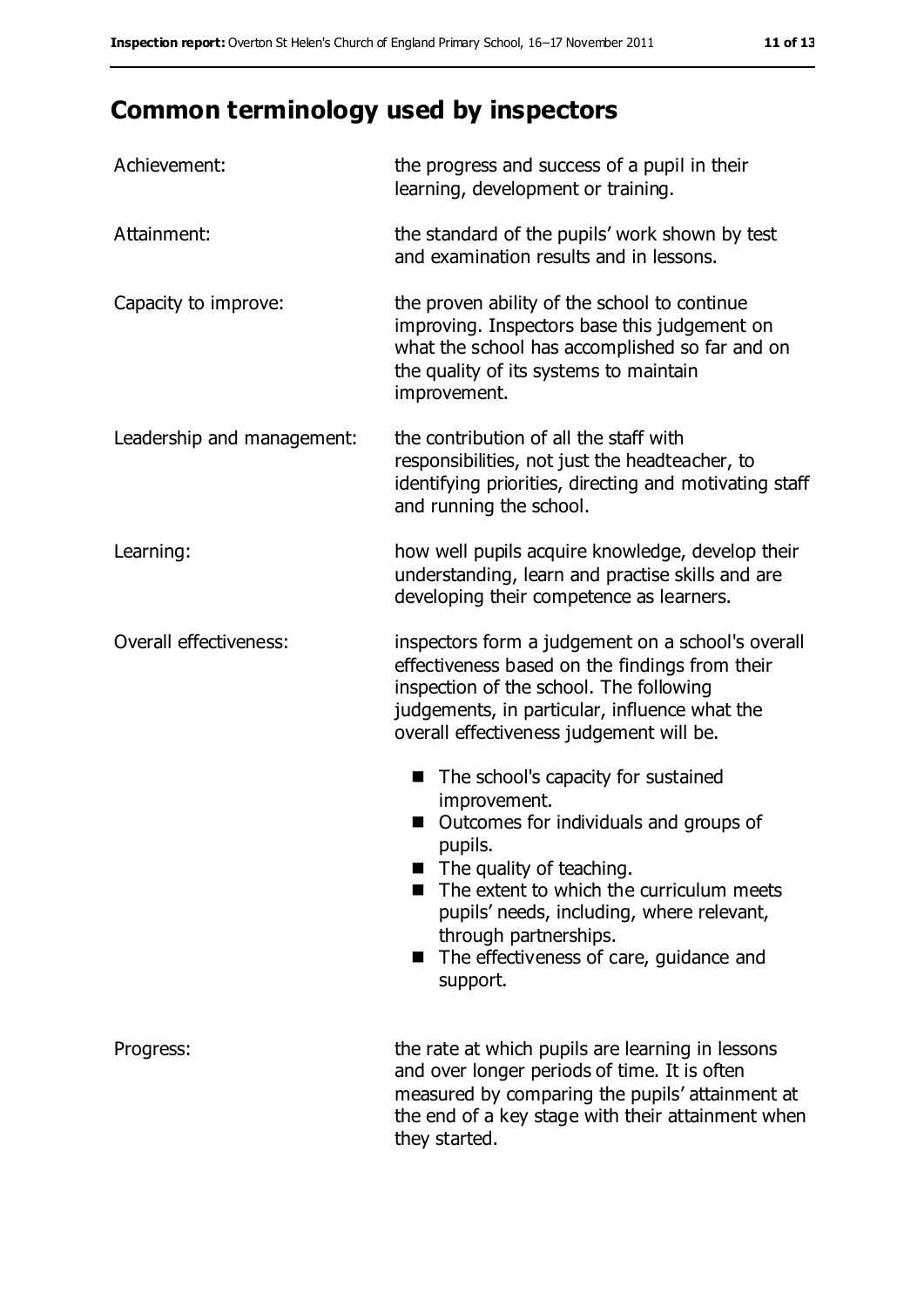**This letter is provided for the school, parents and carers to share with their children. It describes Ofsted's main findings from the inspection of their school.**



18 November 2011

Dear Pupils

#### **Inspection of Overton St Helen's Church of England Primary School, Morecambe, LA3 3EZ**

Thank you for the warm welcome you gave us when we inspected your school recently. A big 'thank you' to those of you who spoke with us in meetings, during lessons and at lunchtime. Your school provides you with a satisfactory standard of education. We were pleased to see how well you behave. You told us you feel safe, secure and well cared for by the teachers and the other adults who look after you. You obviously enjoy coming to school as shown by your high attendance. We think those of you that attend Reception make a good start to your education.

We want your school to be even better and we have asked your headteacher, the governors and other teachers to do more to help you get the best out of your time at school. We have asked them to make sure there is even more good teaching. This will help you achieve better by the time you leave. Also, when teachers mark your work, we ask that you are given more information on how to improve and that when you are asked to correct something, you go back to the work and teachers re-mark it. And finally, we would like the methods teachers use to understand how well you are doing in English to be applied in the same way in mathematics, and that in every lesson you are provided with work that challenges you all to do your best.

You can help your teachers achieve these improvements by letting them know when you find work too easy or too difficult and continuing to work as hard as you can in lessons.

Thank you again for making us so welcome and I wish you all the best for the future

Yours sincerely

Peter Cox Lead inspector